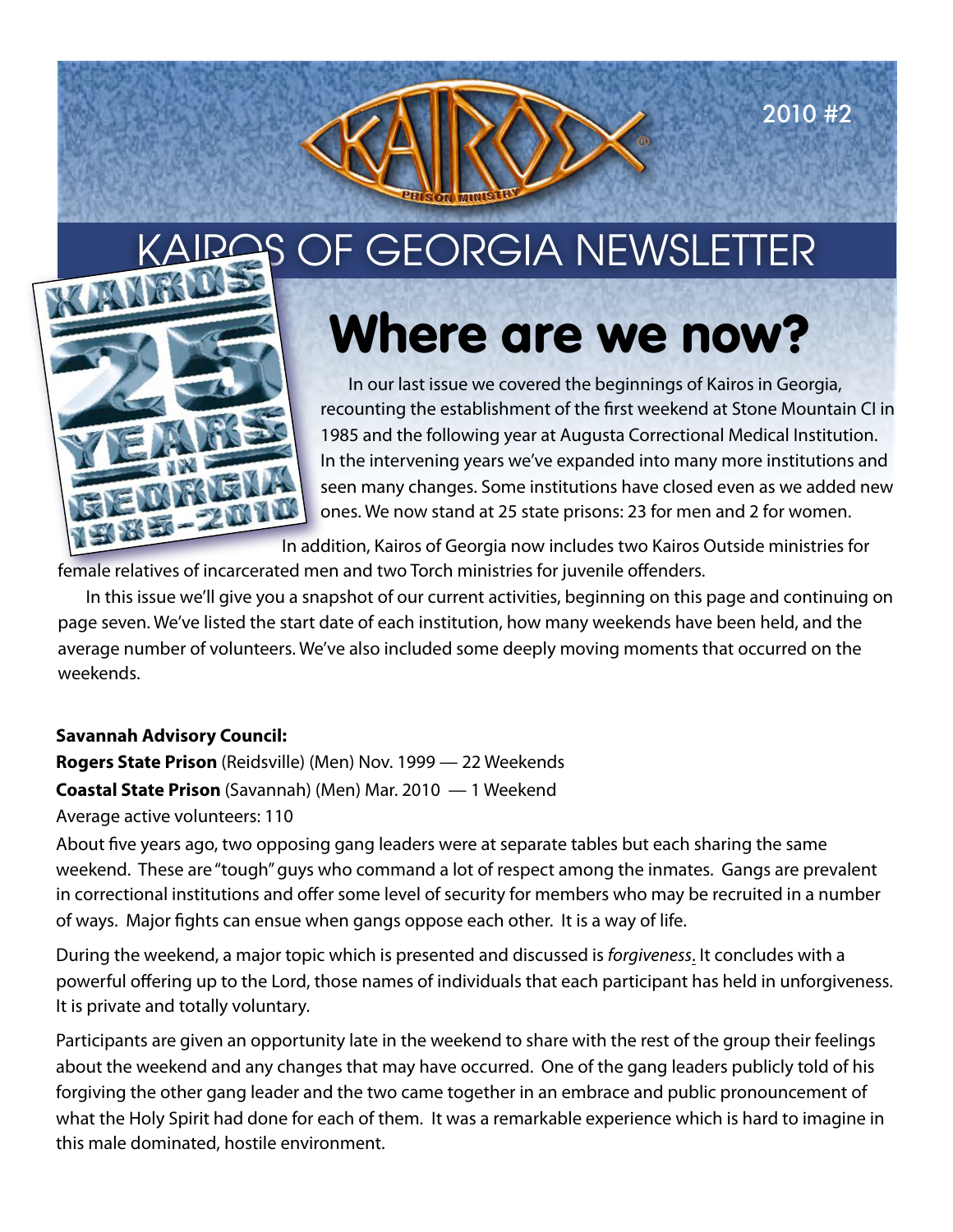## Where are we going?

**2**

#### By Mike Jones

Kairos Prison Ministry International celebrates 25 years of active ministry in Georgia this year. The state committee has requested that all advisory councils set aside the month of October, and specifically, Sunday Oct 17, to "Celebrate 25 Years of Kairos in Georgia." We want to emphasize four points: recognizing God's blessings for 25 years; awareness-raising through a fullycoordinated celebration of the Ministry; fundraising for future efforts; and recruitment of

new team members and supporters.

We're focusing our efforts on churches and Fourth Day Communities (our primary sources of support) with a special emphasis on those churches where church members have already served as Kairos team members. Depending upon the local Advisory Council, this should also be a great opportunity to approach other churches in their areas where none of their members currently serve on a Kairos team.

#### **Strategy**

- Advisory Council (AC) Chairpersons will be responsible for coordinating activities within their communities.
- Use veteran team members to "spear-head" celebration activities within their home churches there's local credibility and "a foot in the door."
- The GA Kairos State Committee will provide suggested schedules, agenda ideas and resource materials.
	- Many resources are currently available on the GA Kairos website:
		- "25th Anniversary Church Bulletin Insert"
		- "25<sup>th</sup> Anniversary Booklet"
		- Presentation aides (videos, handouts, guides, etc.)
	- Specifically, the state committee will also provide to each AC:
		- A letter from the State Chairman that the AC can use when communicating with local pastors, i.e., seeking their local support for:
			- 3-5 min talk during worship service by a current Kairos team member (preferably also a member of that church)
			- Incorporation of a church bulletin insert for Oct 17
			- Possible designated offering for Kairos
		- News release/fact sheet regarding Kairos in Georgia for use in local awareness raising
	- GA Kairos will also send a letter/package to all Fourth Day communities in the state of Georgia urging their support of Kairos. A consolidated contact list of all these Fourth Day communities will also be provided to each AC to encourage development of local dialogue.
	- The State Committee is also investigating the opportunity for obtaining appropriate community and state-wide proclamations.

Since 1985, Kairos has progressed in the state of Georgia from serving just one institution to ministering in 25 prisons and two Youth Development Centers, while seeing over 13,500 prisoners complete the course. More and more families of the incarcerated are also being served by our Kairos Outside ministry in North and South Georgia. Let's take this unique opportunity in October to publicize what Kairos has meant and what it might continue to mean in advancing the Kingdom. Truly, God has blessed this ministry – to Him be the glory.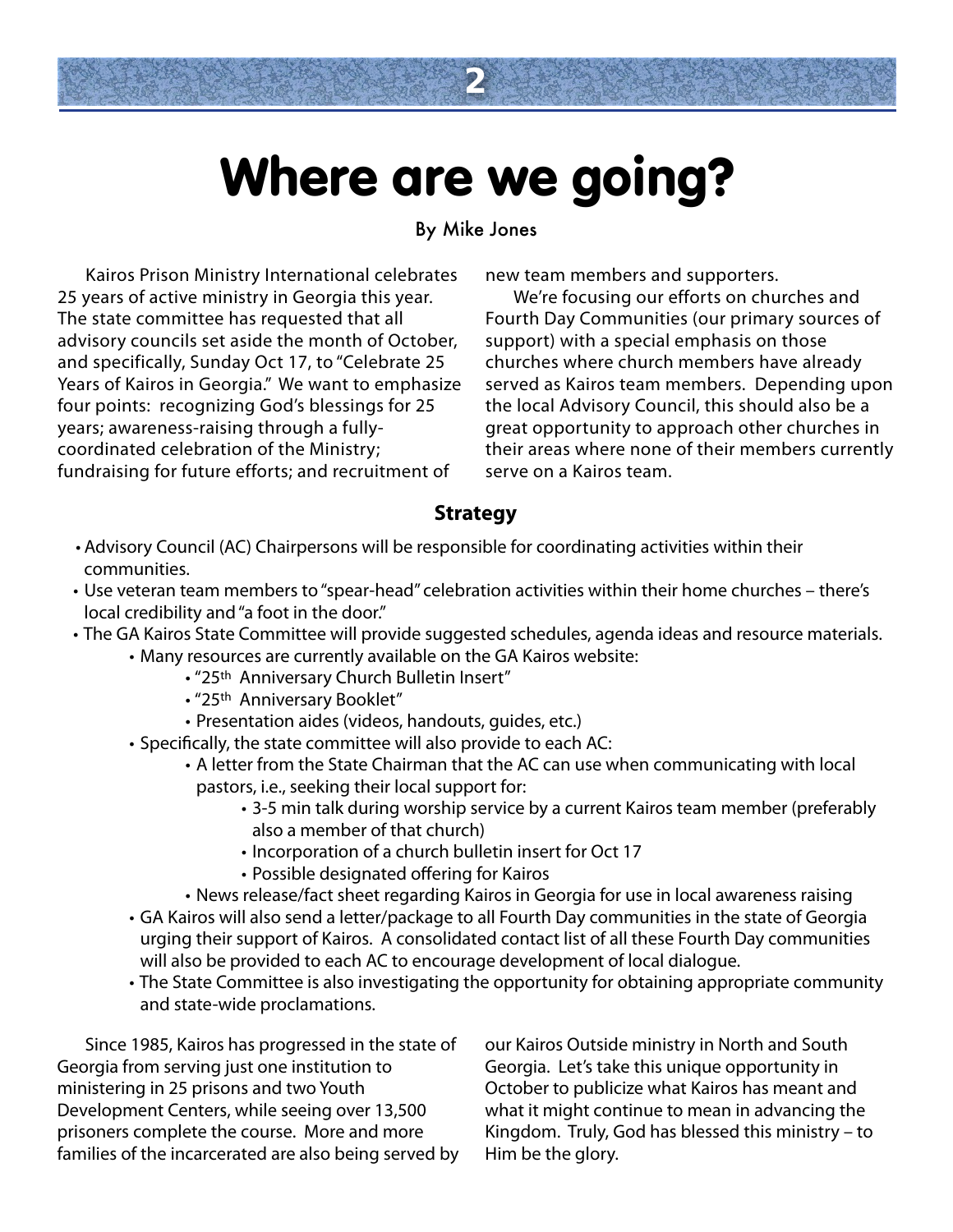

The KPMI Summer Conference was held in San Antonio, TX this year and Georgia was well represented. Jim Miller and I attended as the official International Council Representatives and Pete Pfeiffer attended a portion of the conference as the State Chairperson. Lee Turner attended and presented 2 workshops on website design and development. All four of us divided up the meetings and workshops so that we could cover as many of them as possible.

The main business that was conducted was the approval of the new Kairos Inside Program Manual. There are still a few minor proofing and editorial changes that need to be made, but we expect that the new manual will be finished in time for the Spring 2011 weekends. The number of changes are substantial (talks, meditations, scheduling, etc) but they all have received widespread approval during the recent pilot tests at 12 institutions around the country.

**3**

One of the areas that received the most comments was the addition of the **optional** talk called the Prodigal Daughter. Many were pleased that at least it remained optional for Women's Inside weekends. I have asked Lee Turner to publish a list of changes in an upcoming Kairos Kronicles,

so please be looking for that. The new manual will be "red," although, it appears to be more maroon than anything else.

Because of some resignations on the KPMI Board of Directors we were asked to fill 2 vacant slots that would come from the International Council and one slot that came from the community. There were 2 nominees for each position. Our past State Chairman, Jim Miller, was elected from the International Council and Albert Holmes (a Georgia resident) was elected from the community.

There was a wide variety of workshops and I will expect that in the weeks to come, many of you will reap the benefits of what we learned and the changes that the International Council and the Board of Directors have proposed and overwhelmingly approved.

In Georgia, we are way ahead of the game. KPMI is updating the Kairos Excellence Initiative and discussing its implementation as a tool to improve the quality of our ministry.

We were given the opportunity to participate in the financial audit last year and as the entire ministry begins to undergo the audit, we are well positioned going forward for our portion of the audit.

Next year's KPMI Summer Conference is in Nashua, NH.

*Can atheists get insurance for "Acts of God"?*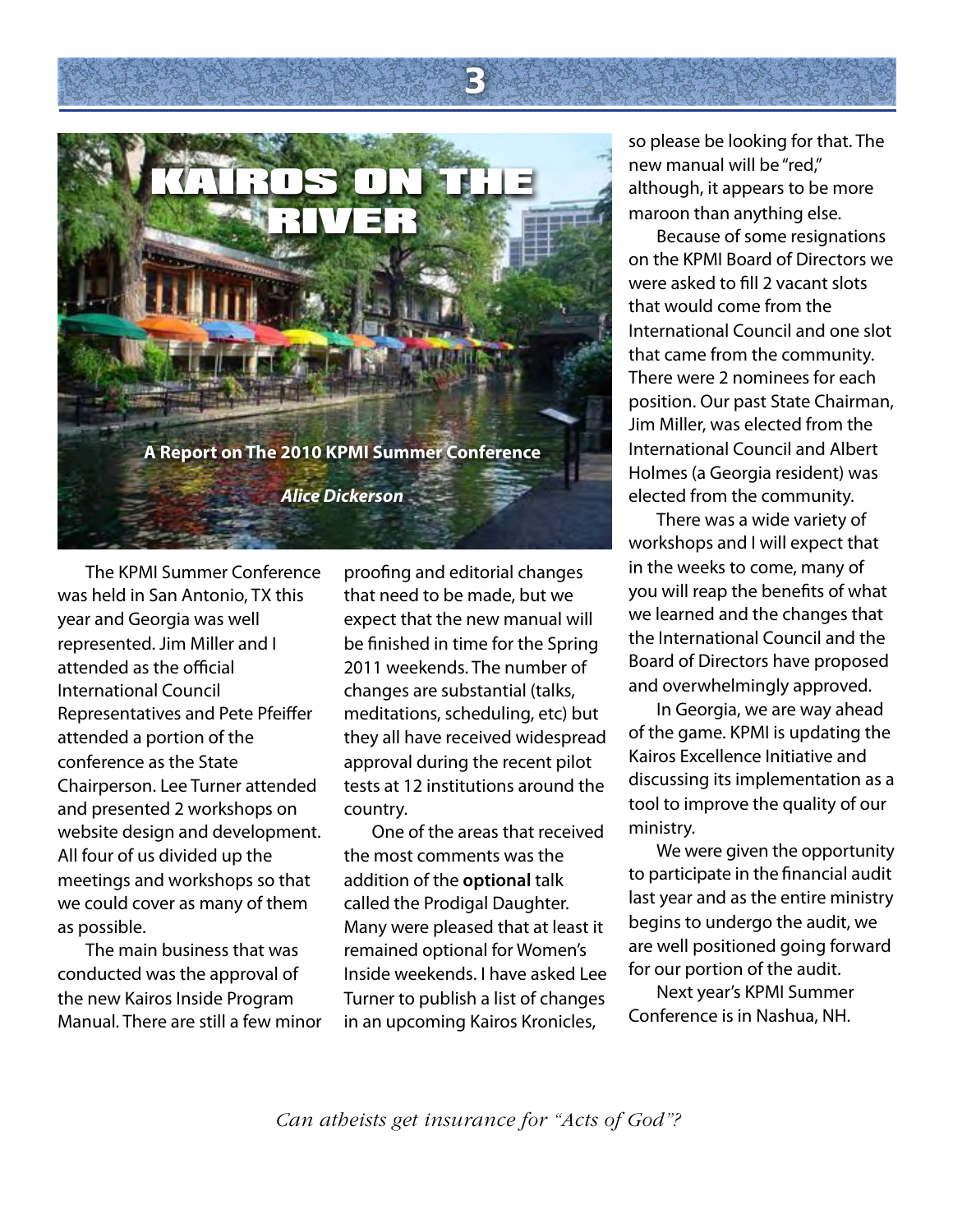

### What You See is Not What You Get

**4**

**An Introduction to Alphabet Soup for Kairos**

**By Ken Cooper, Graduate of Kairos 13, Union CI, Raiford, Florida, November 8-11, 1983**

#### **CHARACTERISTICS OF PRISONERS WHEN THEY ARRIVE FOR THE WEEKEND**

What a Kairos volunteer

sees and hears from an inmate during the Kairos Weekend is not necessarily the real who, what, and why of the person. I am convinced this stems not from the desire of the inmate to manipulate, please the team members, or fit in; it comes from the tremendous difference between their two worlds.

#### **The Team comes from a World of choices.**

The team member's World is a place of decisions, of busy-ness and business. The team member lives in the privacy of his own home. He lives with his wife, children and pets. His home is a place of love, comfort, good food and respect. He is loved. He works for his living or is retired. His is a positive, uplifting, "normal" environment. There isn't enough time in the day for him to do all he wants or needs to do. He comes and goes as he pleases. He is considered a success. He has a realistic hope for the future.

#### **The Candidates come from a World of few decisions, idleness and boredom.**

His World is characterized by loneliness, idleness, boredom and virtually no privacy. His world is a cold place of inhumanity where he strives to maintain his sanity. He exists. He is homeless displaced person. He has no wife and is separated from whatever family he has left. He is unloved,

uncomfortable, forced to eat bad food, sleep on bad beds, and is continually bombarded with disrespectful, degrading, foul language. His is a negative, depressing, homosexual, abnormal environment. For him, time stands still. He is considered a failure. He has little hope or an unrealistic hope for the future.

### **Their two Worlds meet at a place out of time called Kairos.**

It is truly a miracle that their two worlds meet. Except for a timeless place called Kairos they wouldn't and couldn't. But the Kairos Weekend serves as moment out of time where they can meet. For the candidates and the team, from Friday through Sunday, there is no past. There is no future. There is only Now as each participant is visited by I Am, the eternal timeless Word of God, Jesus Christ.

This is not to say each and every candidate becomes a follower of Christ or a committed Christian during the weekend. Many volunteers expect them to, but I believe this is generally a false expectation. Unless the team is informed about the World from which the prisoner comes, unless the team is instructed about the baggage the candidate lugs to the Family Table, its members will carry with them unreasonable expectations and inaccurate assessments of the inmates, of their world and of the Weekend.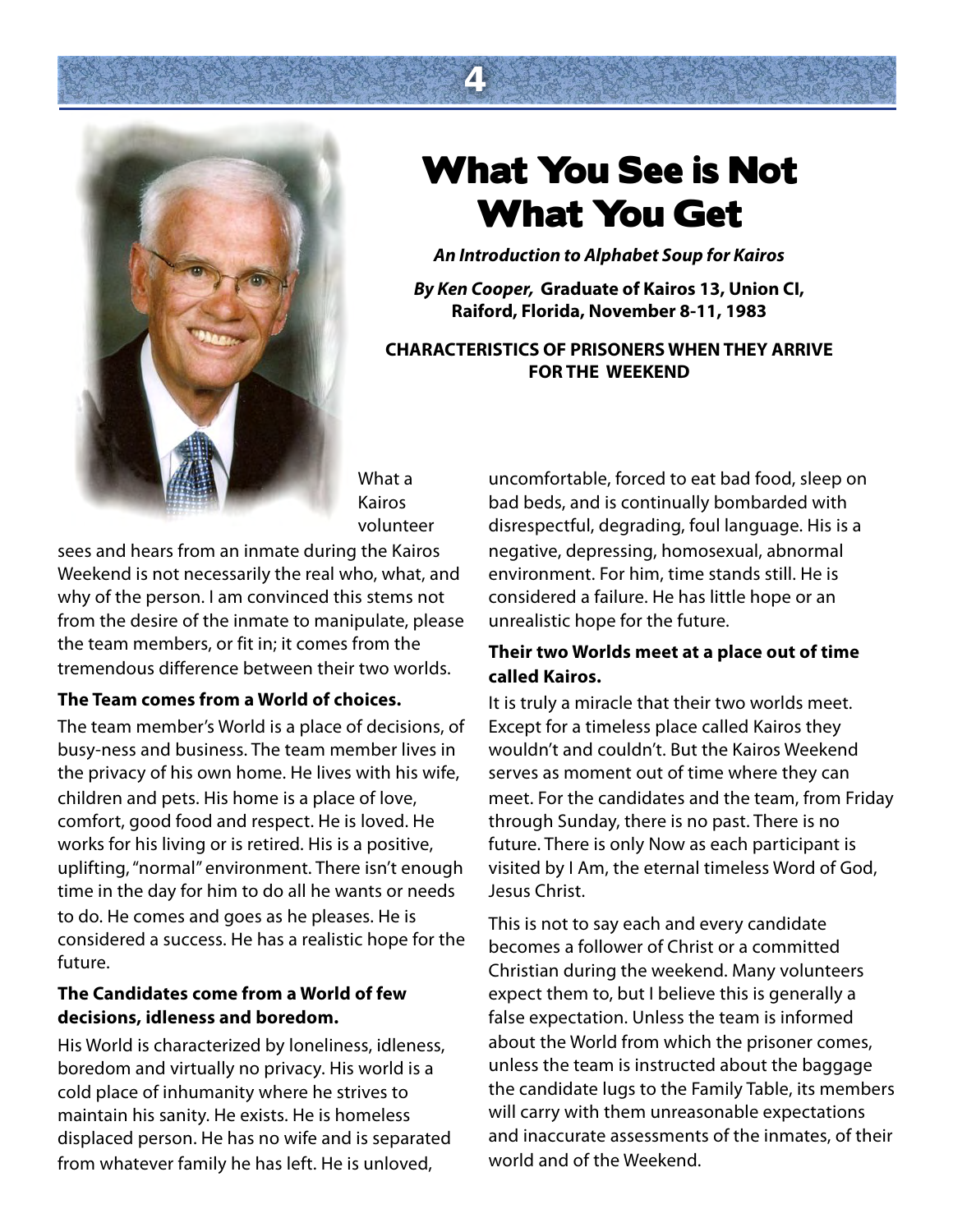

Because of these problems inherit in the Kairos experience, my wife June and I brainstormed a list of characteristics of prisoners. We call it Alphabet Soup for Kairos. I will share that with you in a few minutes, but first I want to talk to you out of my heart about my Kairos experience so you will know where I'm coming from.

I would undoubtedly still be locked up in prison today except for Kairos. I would still be serving out my 99-year sentence. I owe my freedom to Kairos. It is an understatement to say I love Kairos. My weekend gave me hope and began a process that would eventually set me free inside the fences. And I believe I hit the streets sooner because of my Kairos Weekend and the Christian life style it started.

I recently visited with two prisoners who agreed with me. They each served a lifetime in prison. One served 42 years straight up and the other, 33. They shared my strong sentiments for Kairos. They told me through tear-filled, grateful eyes that their Kairos weekend was the most important weekend of their lives. They said it started a process, a change, a faith that ultimately set them free in prison. But they said it took several years for Kairos to really sink in and take effect. Why is that? Well, that's what I'm here to talk about to you today. I call it Alphabet Soup for Kairos.

#### **Alphabet Soup for Kairos**

#### Characteristics of Prisoners on Thursday Night

Each candidate should be accepted with an open mind, but the Kairos volunteer should know the likely psychological and spiritual baggage the prisoner lugs to the Family table.

#### **Given a scale of one to ten, each candidate could be rated on the following Characteristics:**

**A** lone, adjusting **B** eholden, bewildered, bored **C** areful, cool, calculating **D** efeated, defensive, dependent, dehumanized, deserted, divorced, delighted **E** arnest, evasive, energized **F** earful, friendless **G** rasping, groping, gawking **H** opeful, hurt **I** ntrospective, isolated, immature **J** udged, judging, jumpy **K** inetic, knowledgeable **L** eary, lost, letdown, lowly, lethargic, locked away **M** iserable but masking, myopic **N** egative, nervous, neglected **O** ffside, offended, offensive **P** ensive, perturbed **Q** uestioning, questing **R** eticent, rejected, reaching **S** uffering, skeptical, self centered, stranded, separated **T** roubled, tense, trying, testing **U** nloved, unreal, untested, "up" **V** exed, vulnerable **W** ary, watching, wronged **X** ed Out **Y** oung, yes man **Z** ephyrous

 $\frac{1}{2}$ 

Newsletter Editorial offices: 5 Althea Pky, Savannah, GA 31405. email: kairos,news@comcast.net Walt Kessel, Editor. Kairos of Georgia is a chapter of Kairos Prison Ministry International, Inc. a non-profit organization located at 140 N. Orlando Ave., Suite 180, Winter Park, FL 37289-3860.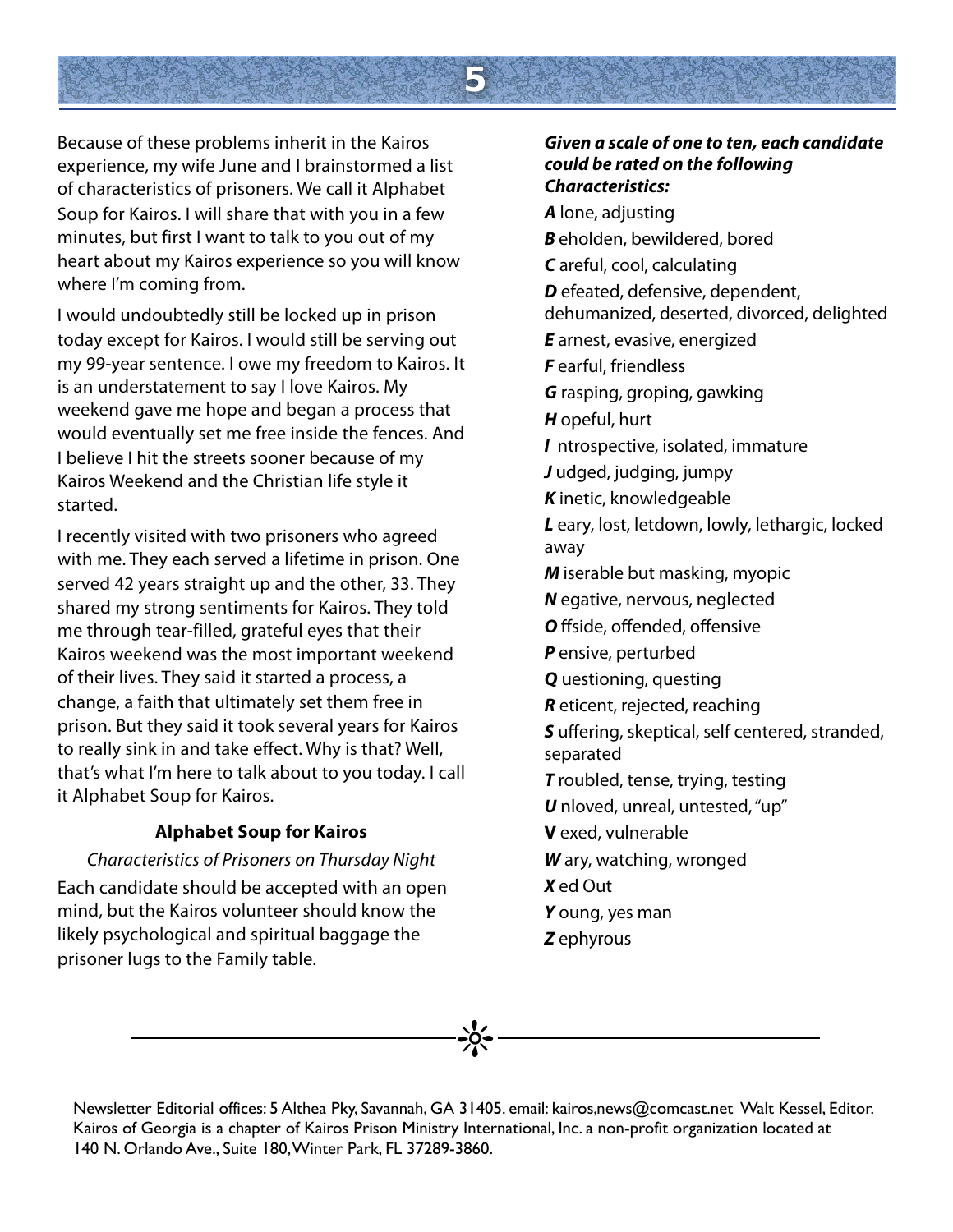### New Display Available to Promote Kairos

**6**



The Georgia Kairos State Committee has procured a professional-grade table top display for use at conventions or large meetings where the Kairos Ministry can be promoted at a booth or display area. The 6 foot by 5 foot pop-up display (complete with accent light) neatly folds into a special carrying case for easy shipping or transport – even though it weighs almost 40 pounds. The display can be scheduled on a firstcome basis by anyone who has the opportunity to promote Kairos in a convention-like venue. All you need to add is a "talking head" to manage the booth and informational handouts (available from either the Georgia or KPMI websites). Contact Mike Jones at 229-924-0120 or [mandgjones@mchsi.com](mailto:mandgjones@mchsi.com) for details.

### Website Update

Thanks to the vision and expertise of many, the Kairos of Georgia website continues to evolve into the standard for other State Chapter Committees to emulate. Since the last update, the site has undergone some additional content changes that you may or may not be aware of. For those communities not yet onboard, please consider doing so. It's not mandatory, but some of those that have created their own community sites are reaping benefits. Here are some examples:

Metro State Prison has some documents and guidance that only applies to Metro reunions, as well as initial and renewal badge instructions and their current and past newsletters. What many do not recognize is that once you upload a document to the website, it can never be lost by a local user's computer failure.

We've updated the institution map as additional communities come online.

We added the Participant Data for the Women's Inside weekends.

The New Starts Procedures have been finalized and uploaded.

Our **Get Involved** online form is regularly getting used by folks wanting to know how to get involved

in the Kairos Ministry or get more information.

We have recently added 2 Kairos Outside videos and the worldfamous Silent Choir video from Marion Correctional Institution. We should be posting a



Planning Guide for Advisory Councils in the very near future. Response to the draft has been overwhelmingly positive.

Thanks to all those who have suggested changes, made corrections, and helped keep our data current by submitting information in a timely manner. If you know of something that we need to add that would benefit our volunteers in Georgia, please don't hesitate to let us know.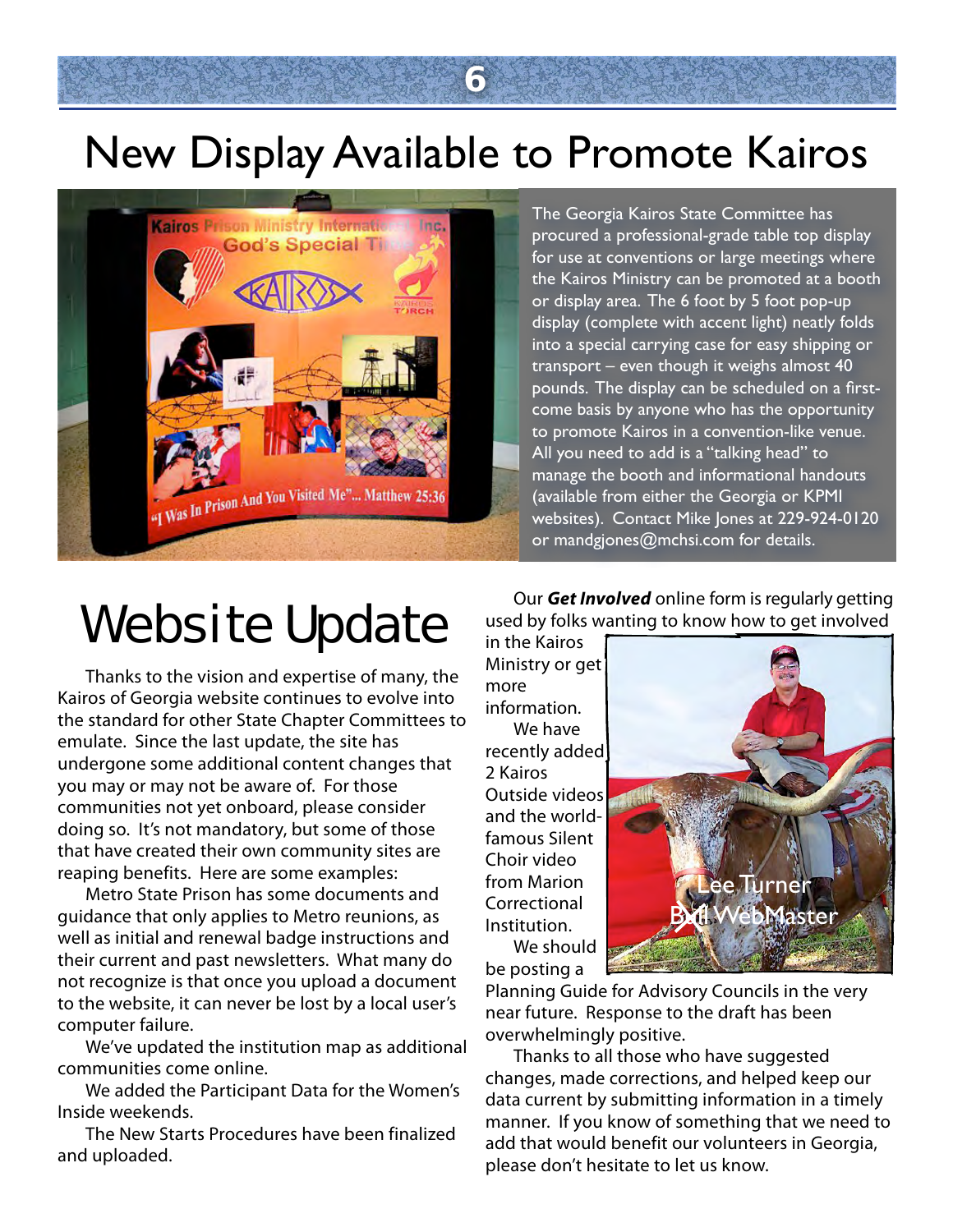

**Augusta State Medical Prison** (Men) June 1986 (Originally Augusta Correctional Medical Institution) — 46 weekends

We actually have some volunteers who are still active who were at Kairos #1. These include Rev. Kurt Miller, Jim Cordell, Bob Astalos, and Perry O'Keefe. Bishop Lou Lindsey, most recently in Tennessee, was also in that group and plans on joining us for Kairos #47.

During Kairos #7, the Holy Spirit visited the entire team in the Chapel at ACMI. Perry O'Keefe was the Leader and it was the first time we had residents with HIV. As the team and residents filed back into the Chapel, following the forgiveness ceremony in the courtyard, the musicians played three songs. The first was "I'll Fly Away," then "Redeemed" and finally "Would You Be Free." As the men sang the refrain, "There's power, power wonder working power, in the blood of the Lamb" a loud boom reverberated through the chapel. Suddenly men started laughing, crying,

#### **Hays State Prison** (Men) Fall 1999 — 22 Weekends

**Hays State Prison Annex** (Men) Spring 2008 — 4 Weekends

Average active volunteers: 80 -100

During Kairos #12, a moment happened that I don't think may have happened in any weekend. During the closing and after the Open Mike, one of the CERT officers came to me and asked if he could speak. He spoke of a very difficult time in his life and mentioned that he received

#### **Walker State Prison** (Men) — 2 Weekends

Started with monthly reunion group meeting around Fall 2008 Average active volunteers: 86 Walker SP Kairos started with a few residents who had been to Kairos in other facilities. They started praying

that Walker SP would have a community . Our first leader had a desire to do something in ministry that would last. That led him to work a weekend at Hays SP and soon the prayers of those residents were answered with the doors opening at Walker SP. Our first leader had to relocate due a job outside the state. The Kairos

#### **Autry State Prison** (Men) 1998 — 22 Weekends

Average active volunteers: 65

A memorable event which I did not get to witness but is often told is when Jim Houseal, one of the team members at Autry, told a resident that he loved him, the

#### **Ware State Prison** (Men) Sept. 1993 — 34 Weekends Average active volunteers: 37

During one of the Kairos weekends, a Shinto Buddhist was very skeptical not only about Kairos but Christians in general. After many questions and much contemplation he opened up and allowed the Holy Spirit to move in his life. What occurred was one of the

leaping and falling to their knees. It was like a mighty wind swept through the chapel. We didn't know how long it went on until it spent itself. We realized it was the Holy Spirit so as the residents went back to their dorms we left to go back to Marvin Methodist Church singing "Let the Fire Fall."

The next morning the residents reported that when they returned to their dorms that evening, they described the following: They said. "The other residents in the dorm fell back from us when we entered the dorms that evening. They were afraid of us because our faces were 'glowing." This reminded our team of the way the Israelites responded to Moses after he had talked with God. The people fell back in fear, because his face was shining. Moses had to wear a veil to keep from frightening them.

most of his support from the inside Kairos community during this tough time. He of course made a joke about still having to do his job but gathered much strength and love from the participants from the inside.

ministry continues, having completed 2 weekends now and just getting the Advisory Council in position to serve. God is truly doing the work in our lives and families whether it be resident, volunteer, or correctional worker. God has used Kairos to touch lives for him. We all are truly amazed, as a Kairos brother says, to be on a front row seat to miracles.

resident fell to the ground sobbing and is to have said it was the first time anybody had ever told him he was loved.

most radical changes in a person's life I have ever witnessed. Not only had he converted to Christianity, but he became a staunch advocate for Jesus Christ and Kairos.